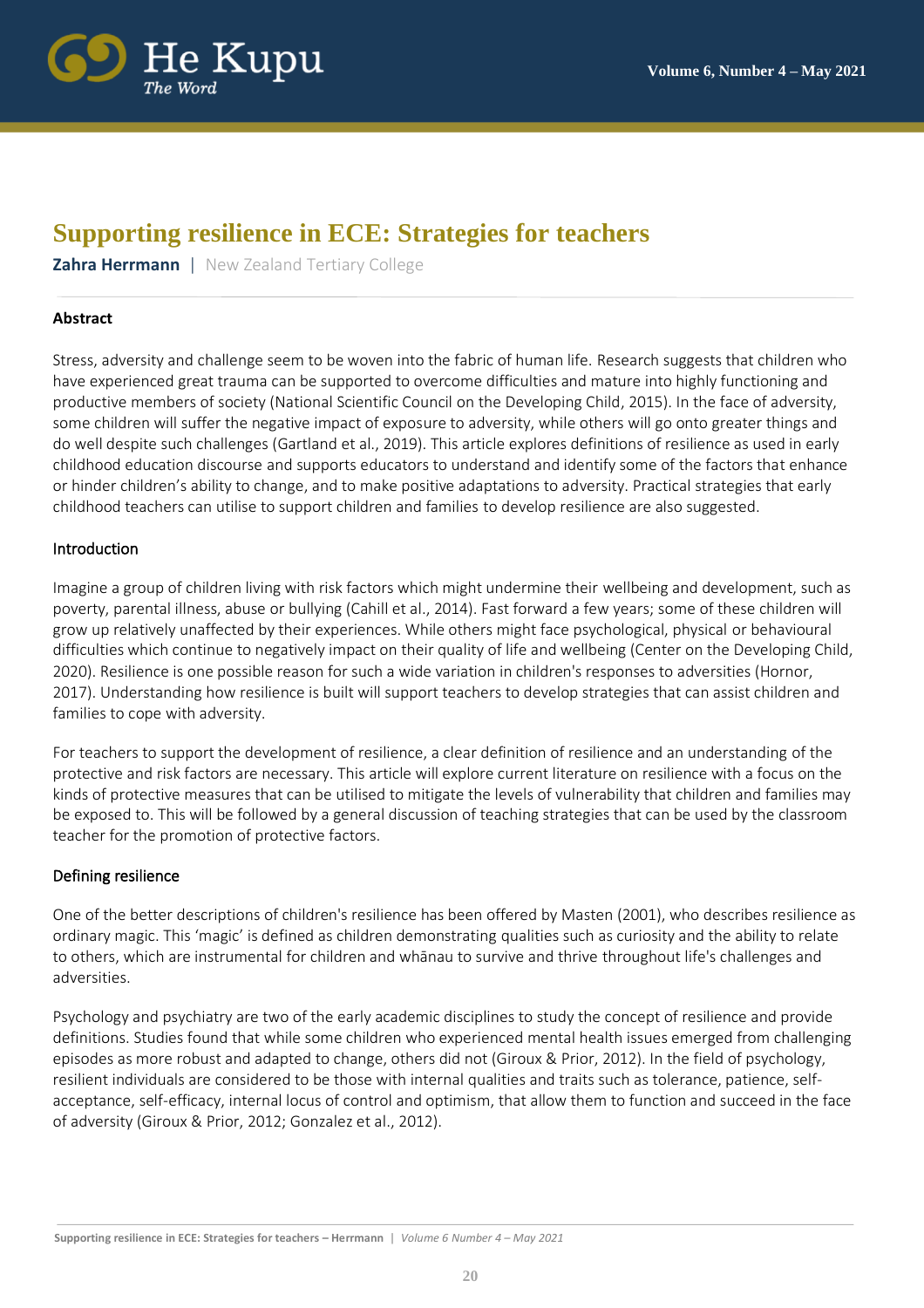

Another definition of resilience is put forward by Hornor (2017), who suggests that teachers must understand what is meant by stress to understand resilience. She defines stress as anything (physical, emotional or both) that threatens an individuals' wellbeing. When a person experiences ongoing or severe stress (toxic stress), their health and wellbeing may be affected physically and emotionally. Individuals may perceive, interpret, respond to and cope with toxic stress in different ways (Hornor, 2017). In this view, resilience has been defined as an individual's ability and disposition to cope with stress and hardship, and their capacity to bound back to the previous state of normal functioning (Giroux & Prior, 2012). A different definition of resilience is offered by Biggs et al. (2015) who define it not just as the individual's ability to adapt to change, but to not be surprised by or be afraid of change.

Although generally applied to just adults and older children, another concept used to describe resilience is posttraumatic growth. Hardship, stress and trauma may lead to two different outcomes for individuals (Dekel et al., 2011). According to the authors, on the one hand, experiencing trauma, stress and hardship may lead to a variety of physical and mental health issues. On the other hand, some individuals who experience and survive stress, trauma and hardship may gain significant benefits and transform their physical and psychological abilities beyond their pretrauma capabilities. Positive psychology theory (Seligman & Csikszentmihalyi, 2001) uses post-traumatic growth to describe this positive response.

Ungar (2008) introduces a new dimension to understanding resilience, by stating that resilience depends on the individual's ability to navigate a path towards the resources that will help them cope with the adversity in a way that is culturally meaningful. Therefore, it seems that whether individuals can bounce back or adapt to their experiences of adversity depends on their context, their capacity to find and make use of the resources within their environment, and the ability to access and utilise protective factors (Carver & Connor-Smith, 2010; Coyle, 2011). Ungar (2008) proposes that the concept of resilience can be studied in three different ways. First, by identifying the characteristics of children who, despite being born into or raised in environments where they have experienced hardship and trauma, grow up to be well-adjusted, successful and able to strive for excellence. Second, by considering the level of competency with which children respond to stress. Thirdly, resilience can be studied by examining how well children recover from trauma and stress, and function positively (Ungar, 2008). Ungar (2008) admits that there are overlaps between these three different ways of studying resilience, in so far that they all consider the interaction between the child and their environment.

## What are the risk and protective factors?

Identifying risk and protective factors that contribute to children's wellbeing and resilience can support teachers to adopt effective prevention and intervention strategies to support children.

A protective factor is defined as any social, biological, psychological, family or community (which includes culture and peer group) characteristics that reduce the harmful effect of adversity and trauma for children's overall adaptation and wellbeing. Conversely, risk factors are characteristics that may increase the likelihood of a negative impact of adversity and trauma in children's adaptation and overall wellbeing (Pool et al., 2017; U.S. Government, 2021).

Risk factors and negative experiences include the child's exposure to emotional, physical and sexual abuse, lack of social skills, loss or grief, emotional and physical neglect, discrimination and racism, fear and uncertainty about the future, poor self-image, family dysfunctions such as a parent's mental or physical illness, drug or alcohol use, or family violence (Pool et al., 2017). These risk factors may result in diminished individual resources for the child to draw on in the face of adversity; therefore accentuating the child's vulnerability (Dickerson, 2020).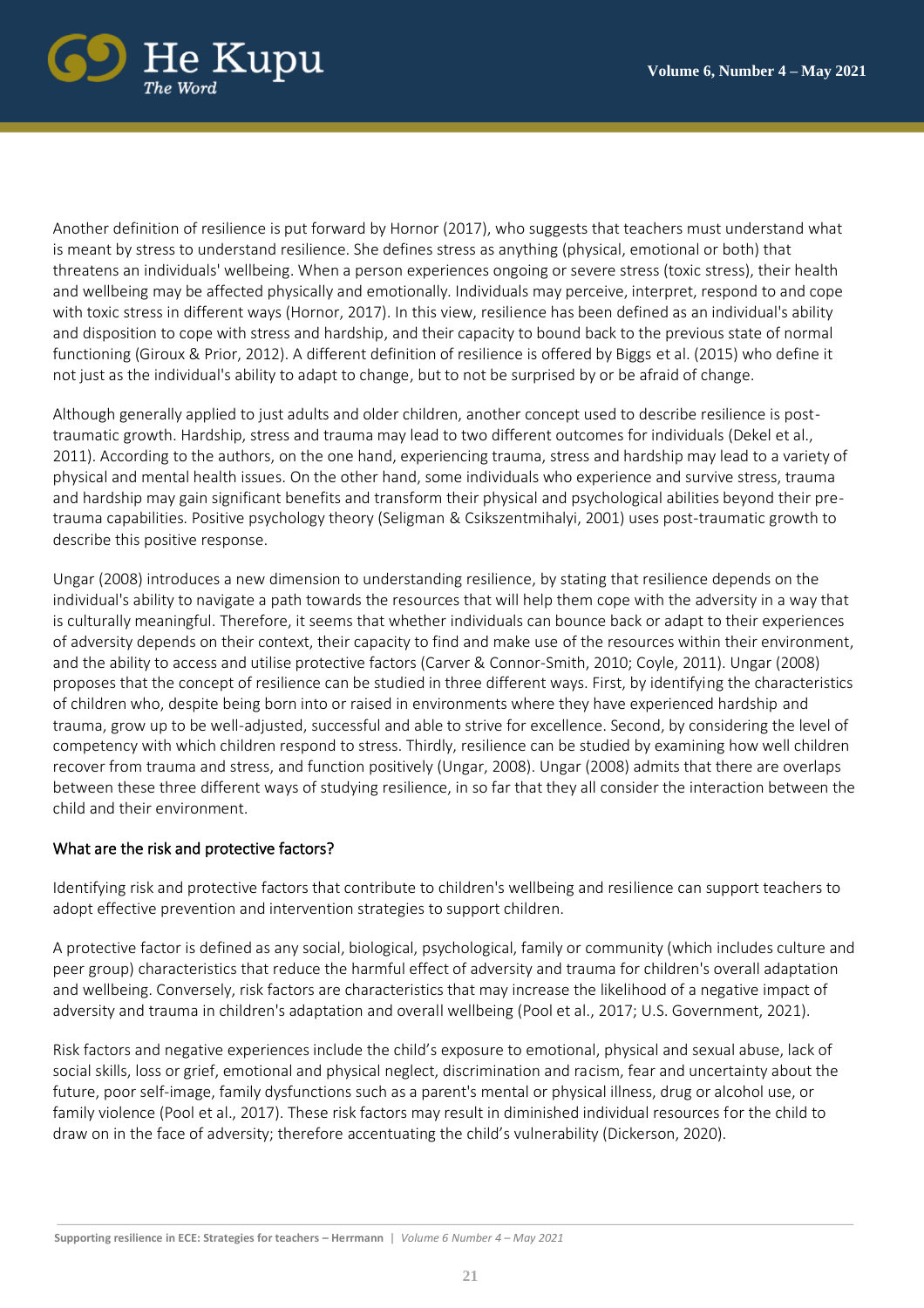

A sobering New Zealand Government report on vulnerable children states that one in approximately five children in New Zealand live in in poverty (New Zealand Government, 2021). High risks identified by the authors include lowincome families or beneficiaries, single-parent families and exposure to family violence, among others (New Zealand Government, 2012). In light of such statistics, teachers' and caregivers' role in promoting children's wellbeing and resilience becomes more critical.

Early childhood educators can take measures to prevent or intervene to promote protective factors, which will reduce children's vulnerabilities and create a buffer against harmful effects of adversity and trauma. Below, the article will look more closely at some of the protective factors and teaching strategies that can be utilised in an early childhood setting that may lead to more resilient children.

# The development of resilience

According to Oliver et al. (2006), far from being an inborn trait, resilience develops over time due to an adaptive process that involves interaction between risk factors, protective factors and the child's prior experiences. This view is supported by Rutter (2012, as cited in Pangallo et al., 2014), who considers resilience to be the product of an individual's interaction with their environment. In this way, resilience can be considered as acting on a pivot, where negative early experiences such as insecure early attachment to a caregiver or poverty (or any one of the risk factors mentioned earlier), will tip the scale towards adverse outcomes. Positive experiences, on the other hand, such as a secure early attachment to a caregiver will tip the scale towards positive outcomes. Each individual's experiences will have tipped the balance in this scale differently. This variation in experience is why each person responds to stresses such as Covid-19 differently (Center on the Developing Child, 2020). This example informs teachers how they can help tip the balance towards positive outcomes by providing an environment that offers positive experiences and opportunities. This may include providing a safe, nurturing environment, creating responsive relationships with children, having supportive relationships with families and facilitating families' access to social support services (Center on the Developing Child, 2020). Over time, these small steps can make a big difference in building resilient children, families and communities (Center on the Developing Child, 2020).

## Risk and protective factors

Furthering the discussion on what might support resilience, Luthar et al. (2000) focus on the risk factors and protective factors in a child's life. Some of these factors relate to children's personality, including having a positive outlook, being able to relate to others, being physically robust and being emotionally stable. Others relate to children's social and cultural context, such as membership in a supportive community, being in a loving relationship with family members, and experiencing discipline methods that support self-discipline and self-regulation, as well as cultural norms in child-rearing practices and place of children in the community. Strategies for teachers in providing such stability to foster positive identity are discussed later in this article. However, it is worth mentioning that neither simply the presence of risk, nor the protective factors create resilience in a child by themselves. Luthar et al. (2000) assert that it is in the process of interaction with the two types of factors (protective and risk factors) that the child gains the strengths and skills needed to cope with trauma, adversity and stress. Therefore, it is essential to shift the focus from protective factors to protective processes (during which skills for coping and solving problems can be learned) and consider how such factors may lead to the development of resilience. For example, Dekel et al. (2011) found that experiencing distress and trauma could lead to positive growth only when individuals could ruminate and reflect on their experience intellectually, after the experience. The process of reflecting and trying to make sense of the events happening around a person may lead to positive growth and resilience.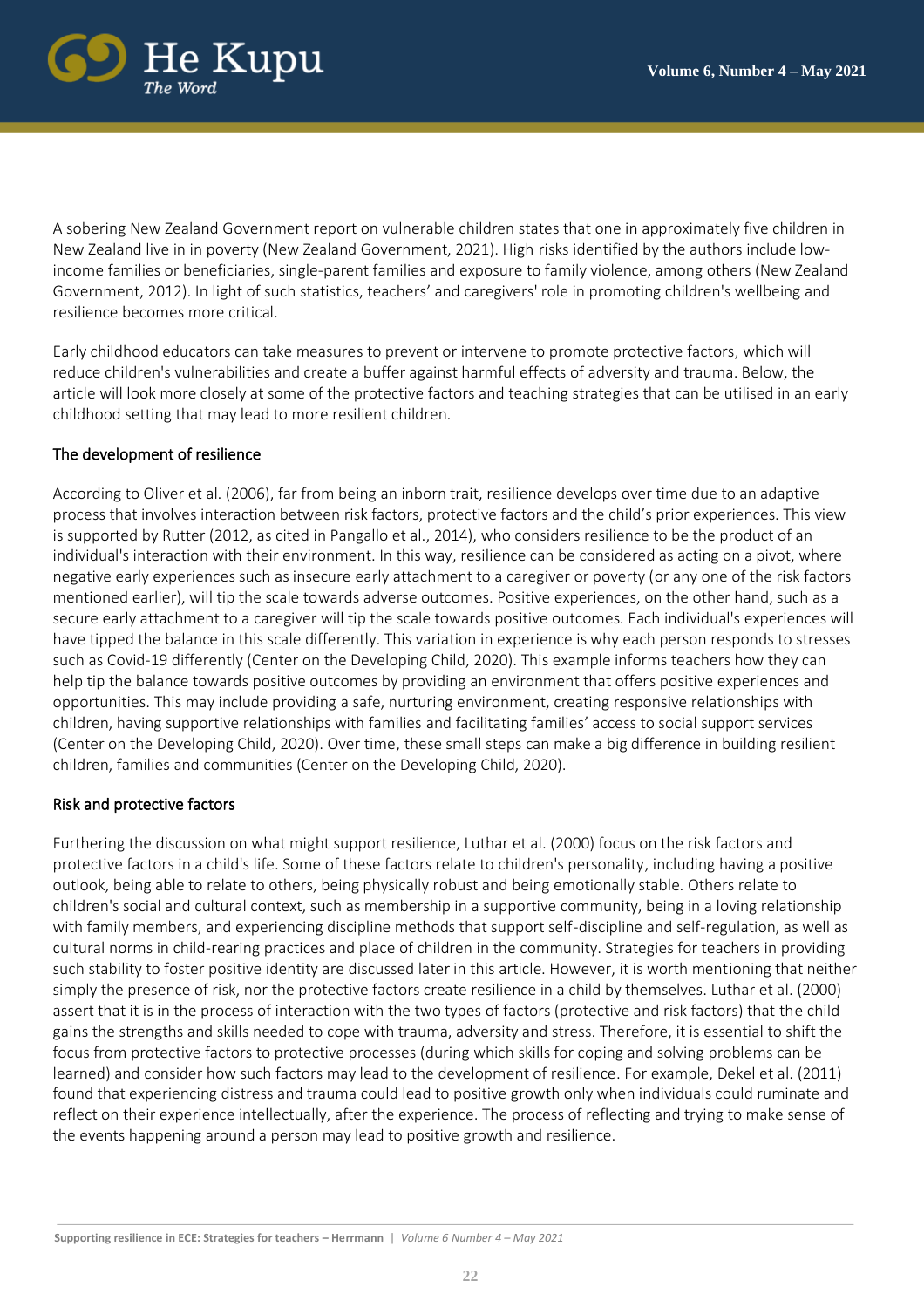

Teachers were responsive to such examples of reflective practice in primary schools and early childhood centres after the Christchurch earthquake in February 2011. According to the Education Review Office (ERO) (2013), children instinctively incorporated the risks they saw in their environment into their everyday play after the earthquake and practised earthquake drills. Their 'shaky times' narratives were captured by teachers and reflected in their learning stories.

# Attachment and responsive relationships

People are social beings who thrive when they belong to a social group (Junger, 2016). Although the discussions around attachment are focused on parents, other caregivers and educators can help children develop secure attachments. According to Siegel and Bryson (2020), when parents and caregivers provide stable and predictable levels of care for their children, it supports children to develop:

A: A sense of security and a feeling that their needs will be met.

- B: An understanding that they are seen and cared for.
- C: An awareness that they will be soothed and supported when they are hurt or hurting.
- D: Trust in their parents' or caregivers' ability to provide a safe home for them.

Parents, caregivers and teachers can help children develop secure attachment and resilience, which, as discussed earlier, are some of the predictors of positive social and emotional development and academic outcomes. A secure attachment helps children develop a sense of identity, enhances brain development, supports better emotional regulation, enhances the ability to develop positive relationships, supports the development of leadership qualities, and contributes to greater overall social competence in their lives. While a secure attachment to a parent is considered a protective factor, this relationship can be built with other adults such as members of extended family, caregivers, or other children who may provide the same protective measures (Bronfenbrenner & Morris, 2007; Center for Developing Child, 2020; Hornor, 2017; Vance, 2018). Additionally, positive and supportive teacher-child relationships can also play a protective role in children's lives and support their emotional and intellectual engagement within the learning environment (Cahill et al., 2014; Roorda et al., 2011). Research shows that children appreciate friendly teachers and that teachers' positive interaction and engagement with children positively affect children's wellbeing and social development (Van Uden et al., 2014).

Supportive adults can contribute to the development of resilience by encouraging children, helping children gain skills necessary for adaptation, conveying unconditional love and acceptance, and developing children's strengths. Through these relationships, children develop problem-solving skills, decision-making and self-discipline (Brooks, 2015). It is worth repeating that adults' mere existence in their lives does not help children develop resilience, but the nature and quality of their interactions with children does (Cahill et al., 2014; National Scientific Council on the Developing Child, 2015). While it may be easy to be a supportive adult for children who have good social skills, teachers will need to make extra effort to support children who lack social skills to develop their social competencies. Children can then develop close, trusting relationships with others, as these relationships are one of the essential protective factors for children (Brooks, 2015).

Vance (2018) explains that resilient children often perceive themselves as being loved by others, especially parents. Therefore, if teachers and parents express their love and affection for children, they will be helping children become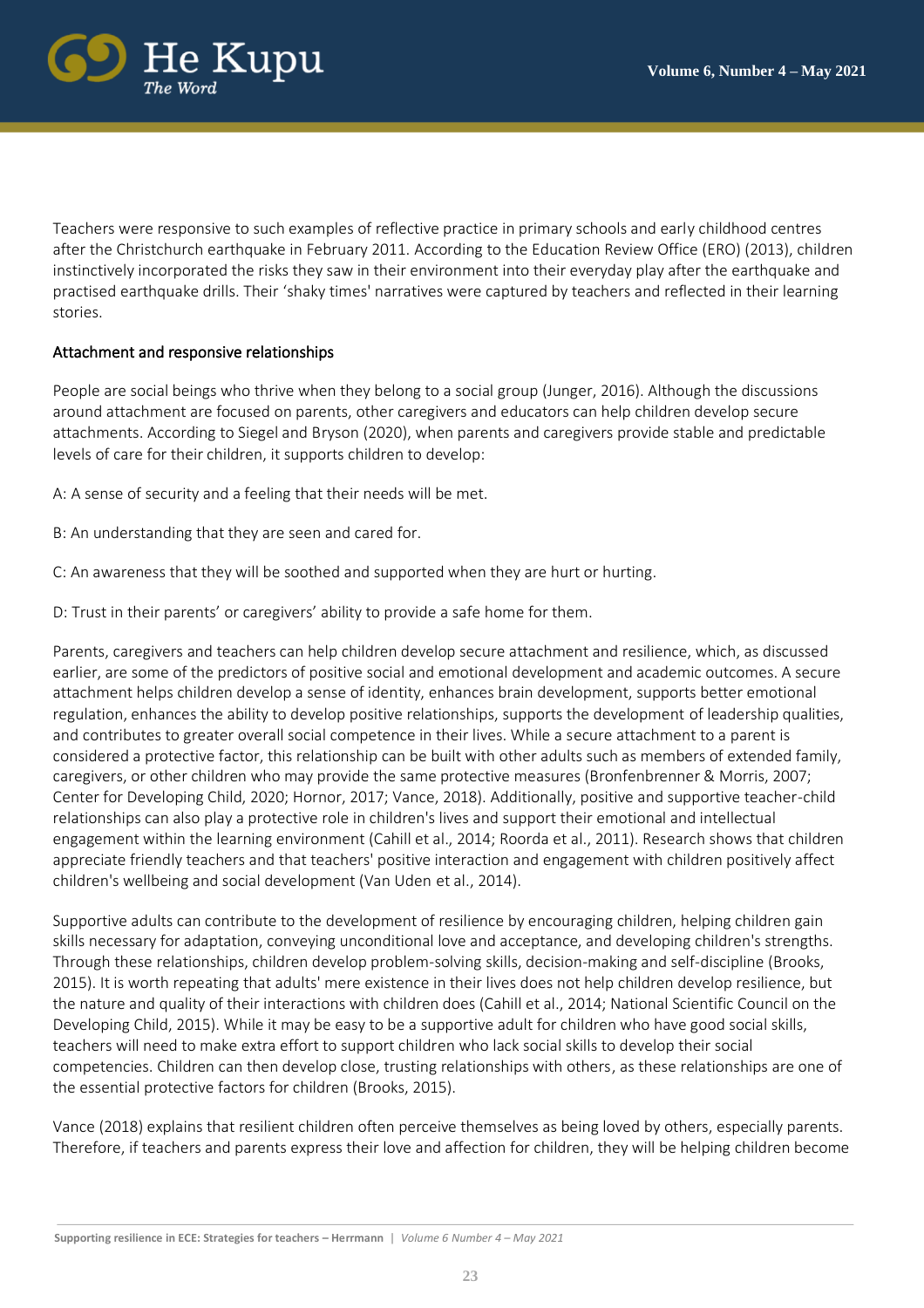

more resilient. This position is mirrored in Bronfenbrenner's and Morris' (2007) discussion of the kinds of proximal processes supported by adults through everyday interactions with young children, that facilitate the development of trust and wellbeing in the child, that allows teachers and adults to build on children's competencies and protective factors so that they do feel loved and valued by others.

# Emotional intelligence

When facing stressful situations, emotionally intelligent children can calm themselves down. This ability helps them cope better in the face of stressful situations and helps them develop and maintain relationships (Vance, 2018). Teachers can support emotional intelligence development by implementing strategies to support self-regulation, critical thinking, self-management and social awareness skills (Cahill et al. 2014).

Some of the practical strategies teachers can use to promote children's social and emotional intelligence include establishing a trusting relationship, showing warmth and affection consistently, listening to children with full attention, accepting children's feelings, coaching and mentoring, planning activities to promote social skills, modelling appropriate behaviour and offering feedback and support to children (Ho & Funk, 2018).

#### Hope

Snyder (1994 as cited in McDermott et al., 1997) suggests hope is about children having the belief that they 'can do it' (called willpower) and know how to achieve their goal (called waypower). When experiencing adversity, children who have hope can imagine a better future and positive outcomes, which motivates them to act and take steps towards their envisioned future (Cahill et al., 2014).

Strategies that can be utilised to foster hope in children include exploring children's literature for narratives of overcoming challenges, supporting children to develop decision-making skills through games, dramatic play and role modelling, and encouraging positive self-talk (McDermott et al., 1997). The authors also highlight the need for teachers themselves to feel hopeful in order to create a high hope learning environment. This can be achieved by taking necessary measures to avoid burnout and by examining their own outlook and attitudes, in order to promote job satisfaction and a sense of being appreciated and valued.

## **Culture**

To consider the whole child, it is crucial to consider resilience from a cultural and environmental perspective. Selfidentity is defined as an individual being knowledgeable of their own biography and having a clear understanding of their own values and beliefs, which contributes to individuals' overall wellbeing (Rajan-Rankin, 2013). Different contexts and environmental factors within which emotions and identity are constructed will influence how a person copes with adversity. Ungar (2011) asserts that it is not only the processes that may lead to building resilience that are culturally specific, but also different protective factors may play a more or less active role for children from different cultural groups and environments. Cultural awareness is particularly relevant for New Zealand teachers, where there is a high degree of cultural diversity among the children attending early childhood centres. A clash between children's personal and cultural identity, and values, dominant cultural values and expectations can lead to emotional dilemmas and power imbalances for children and families, which may leave them vulnerable (Ungar, 2011). Social support from teachers who role model socially and culturally appropriate behaviour can mitigate the difficulties and stresses the children and families face. Teachers need to show respect for children and their family and cultural background. The early childhood centre may be the first contact of a child with other cultures. Being able to make friends and develop trusting relationships will contribute to children's developing resilience. One of the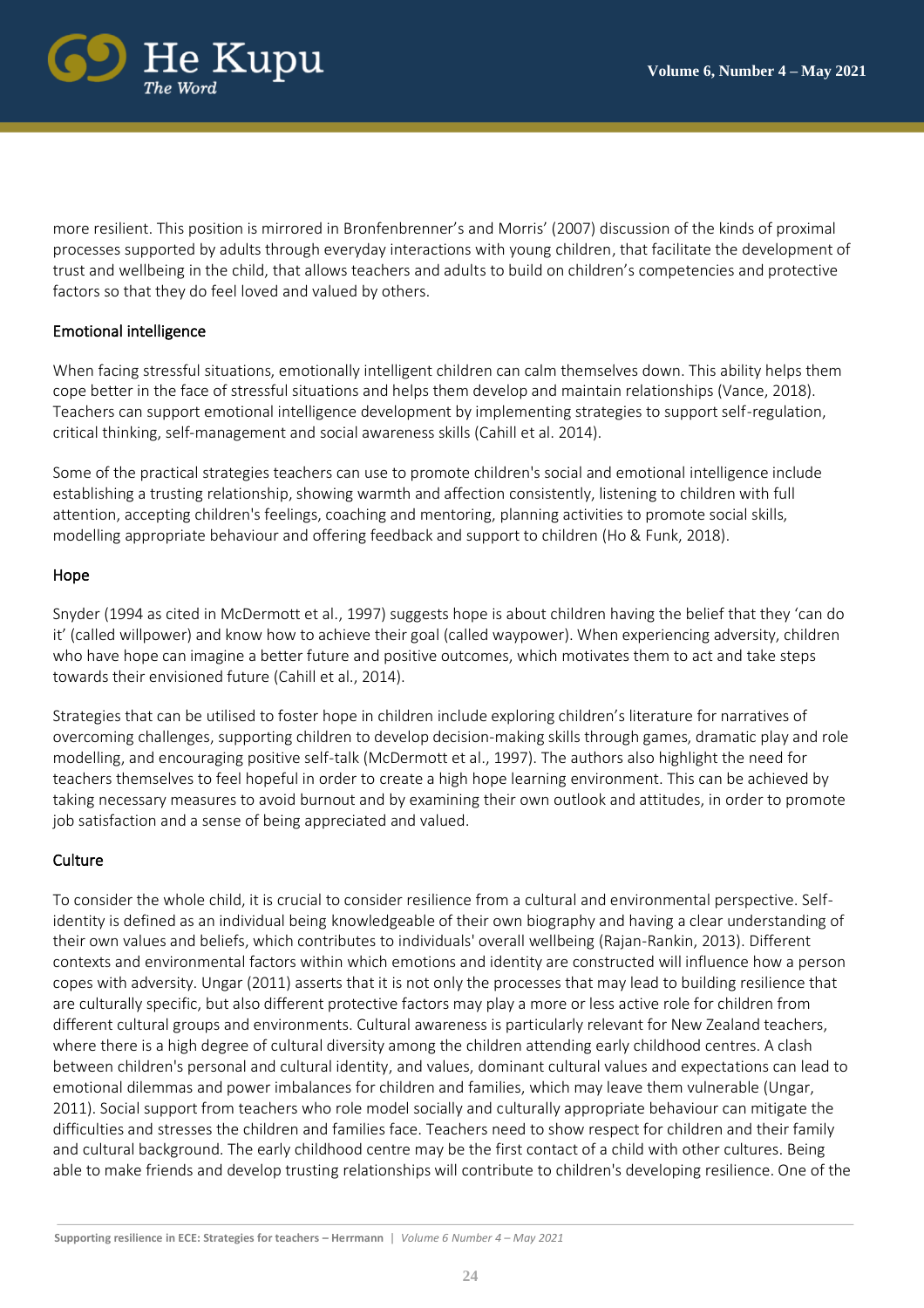

main objectives of supporting children to develop their cultural identity and be proud of their heritage would be to help them understand their own history and identity, and understand others' culture and traditions (Ungar, 2011).

# Support at family level

Ki te kotahi te kakaho ka whati ki te kapuia e kore e whati

When reeds stand alone, they are vulnerable, but bound together; they are unbreakable.

Considering the profoundly social nature of human beings, any discussion of supporting the development of resilience must naturally include an aspect of family. Teachers have a privileged position of being privy to families' lives, and therefore have a unique opportunity to support and strengthen them. In supporting families, teachers need to regard families as units with specific strengths, abilities and challenges. Partnership with families is essential for supporting children and their families as they work towards developing resilience. The relationship between the children's experiences of risk and protective factors suggests that the more protective factors are developed, the more likely it is that children and their families will be able to survive and thrive in the face of adversities (Foster et al., 2012). Research in the past 20 years has identified several characteristics demonstrated by resilient families (Knestrict & Kuchey, 2009). These are discussed below.

## Routines

Resilient families have rules and routines which allow life at home to be predictable for children and provide families with opportunities to spend time, communicate and bond with each other (Knestrict & Kuchey, 2009). *Te Whāriki: He Whāriki Mātauranga mō ngā Mokopuna o Aotearoa: Early Childhood Curriculum (Te Whāriki)* (Ministry of Education [MoE], 2017) encourages teachers to provide predictable routines in early childhood centres. However, Smith (2020) notes that well-considered and minor changes in routine from time to time can also lead to building resilience as it helps children and adults learn to be adaptive to unexpected situations.

## Cohesion

Another characteristic of resilient families is cohesion, which means that families develop strategies to work together to make sense of, and cope with adversity. Such families may value loyalty to family, shared vision, trust, faith, respect and caring for one another (Knestrict & Kuchey, 2009). Teachers can also promote a sense of cohesion in the centre when they pay attention to children's non-educational needs and work in partnership with families to increase parental engagement (Newman, 2002).

## The power of showing up

Siegel and Bryson (2020), who have spent many years researching attachment science, claim that it is vital for parents to understand that they do not need to be perfect to be good parents. Instead, they need to be consistently present in their children's lives. The best thing parents can do for their children, according to Siegel and Bryson, is to show up. Showing up means that they will be predictably present in their children's lives. When parents are wholly (physically and emotionally) present in their children's lives, it empowers parents and promotes their resilience. Helping parents learn how they can show up in their children's lives and that the ultimate goal of parenting is to help their children develop a secure attachment, is one of the most valuable contributions teachers can make to support developing resilient families (Siegel & Bryson, 2020).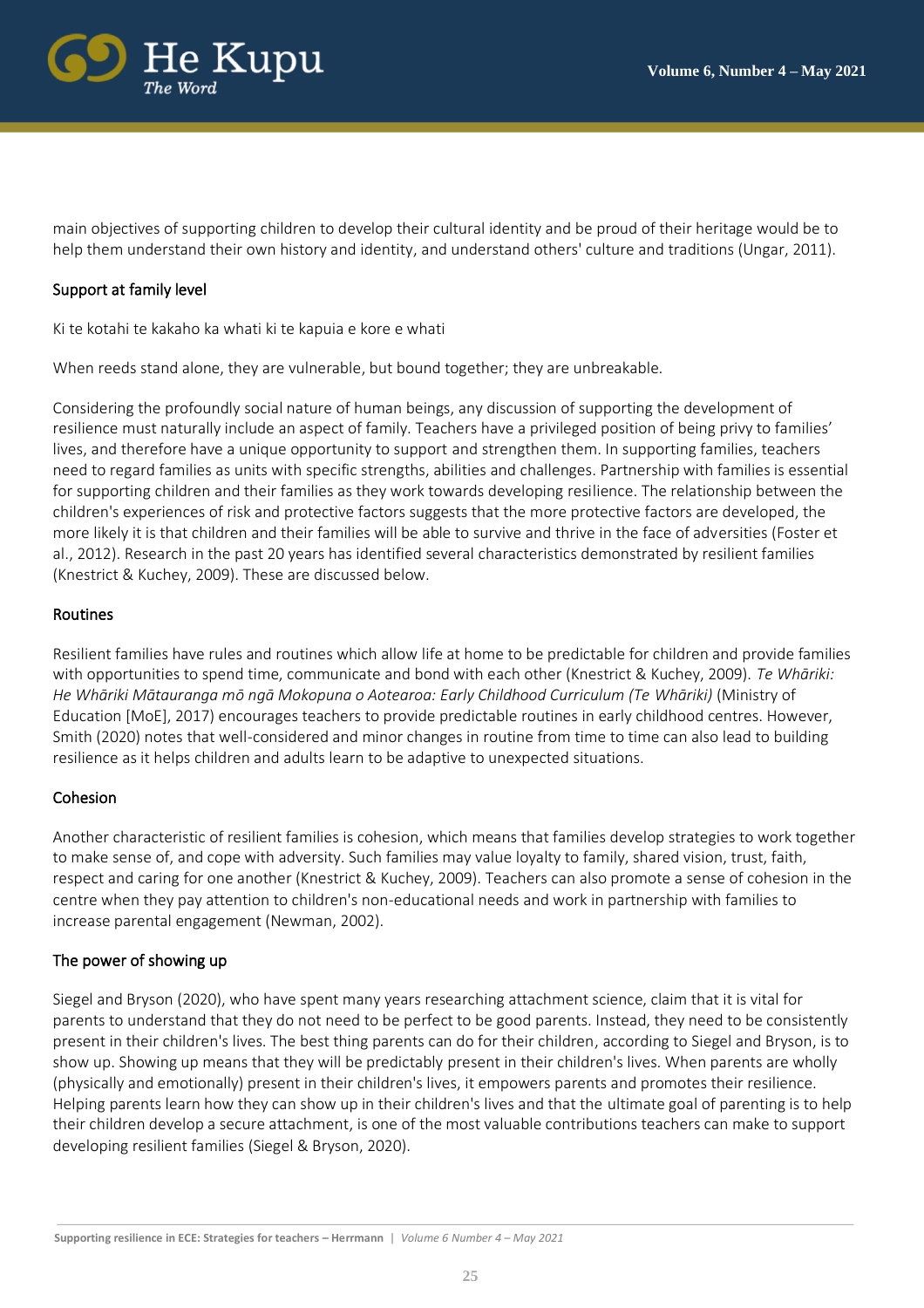

In New Zealand, *Te Whᾱriki* (MoE, 2017) encourages partnership between teachers and families in all aspects of their children's learning. Through its principles, strands, goals and learning outcomes, *Te Whᾱriki* (MoE, 2017) provides a framework for teachers that positions the child as being at the heart of the curriculum. It reinforces the importance of respectful, reciprocal and responsive relationships, leading to children and their families developing a sense of belonging, self-efficacy and wellbeing.

Another Ministry of Education publication, *He Mᾱpuna te Tamaiti* (MoE, 2019), considers every early childhood centre as a whᾱnau (family) where children are loved, protected and supported. *He Mᾱpuna te Tamaiti* (MoE, 2019) outlines specific and hands-on strategies for educators to support children's social competencies and develop culturally responsive and caring relationships within the learning community to provide a positive and supportive environment for all.

# Practical strategies for teachers and families

Early childhood educators and parents can use several practical strategies to support children in developing social competencies, secure attachments and resilience. Below is a list of some of these strategies:

- Establish a predictable and stable routine, and follow it as much as possible. Create appropriate boundaries (ERO, 2013).
- Accept a child's feelings (ERO, 2013).
- Emphasise family togetherness and, above all, allow children to get on with being children through play and laughter (ERO, 2013).
- Be sensitive and responsive to the child's needs. A sensitive caregiver attends to the child's signals, accurately interprets those signals, understands the child's perspective, and responds promptly and appropriately to the child's needs. For infants, teachers might respond promptly and reliably to crying (Bergin & Bergin, 2009).
- Make rules and expectations explicit to children.
- Offer children a predictable environment. In this regard, teachers should offer children a predictable environment, consistent and affective care, and overall, space where their needs, emotional states and rhythms are recognised, respected and attended in response to their differences.
- Offer individualised curriculums (plans) and be flexible regarding the demands made of children.
- Start at each child's level. Identify their interests (Cortazar & Herreros, 2010).
- Help children set goals, define success, and identify their successes (Cortazar & Herreros, 2010).
- Praise children when they succeed.
- Encourage age appropriate responsibility.
- Support children in self-care and life skills.
- Encourage the development of independent values.
- Encourage and support independent choices.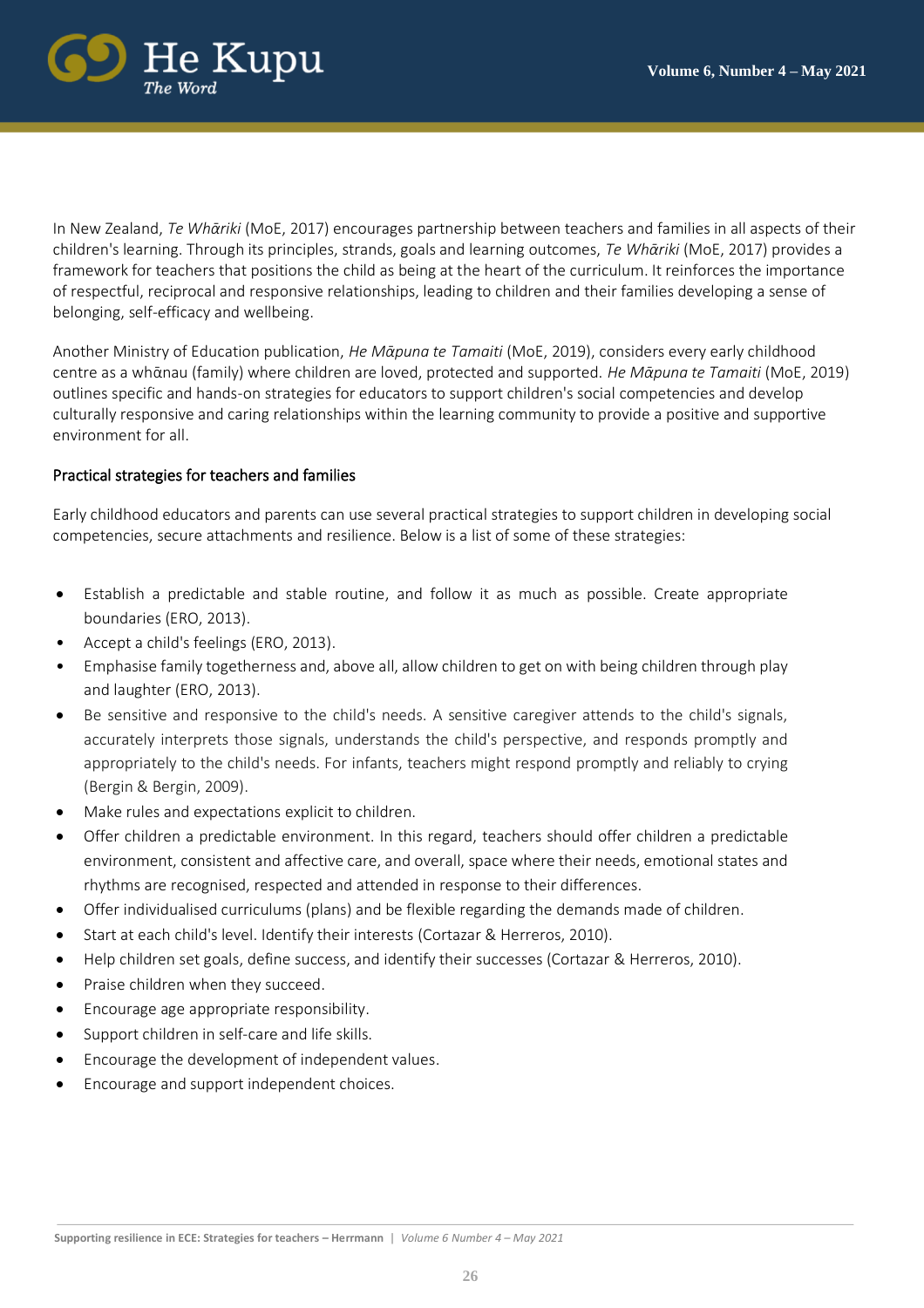

# Conclusion

It seems that when facing adversity, the interaction between a child and others in their immediate environment will determine if the child develops resilience and will be able to cope successfully with life's vicissitudes. In this way, resilience is framed as a dynamic process indicating or implying an overcoming of or resistance to risks factors within one's environment (Bowes & Jaffee, 2013; Giroux & Prior, 2012; Luthar & Cicchetti, 2000).

Understanding the role of protective and risk factors motivates teachers to develop a combination of preventative and remedial strategies which will enable children to become more resilient. Teachers can develop strategies to facilitate the development of close relationships among children and teachers. They can also employ culturally sensitive teaching strategies, and responsive and reciprocal relationships to promote a sense of belonging, selfefficacy and self-regulation in children. They can provide a safe, predictable and cohesive learning environment where children's culture is respected and where children can maintain hope in a better future.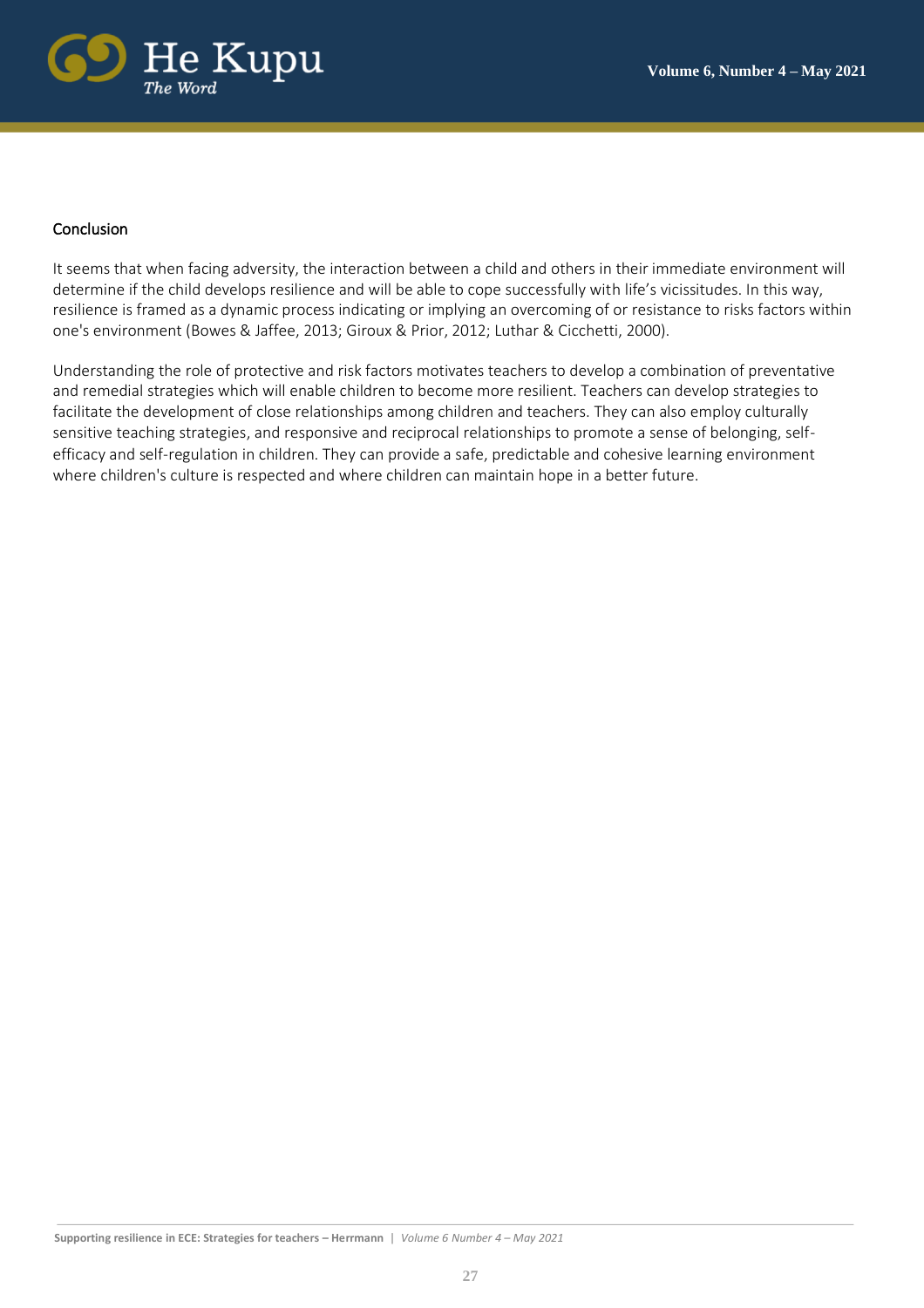

#### References

- Bergin, C., & Bergin, D. (2009). Attachment in the classroom. *Educational Psychology Review, 21*(2), 141-170. [doi:10.1007/s10648-009-9104-0](https://dio.org/10.1007/s10648-009-9104-0)
- Biggs, R., Schlüter, M., & Schoon, M. L. (Eds.). (2015). *Applying resilience thinking: Seven principles for building resilience in social-ecological systems*. Cambridge University Press.
- Bowes, L., & Jaffee, S. R. (2013). Biology, genes, and resilience: Toward a multidisciplinary approach. *Trauma, Violence & Abuse*, *14*(3), 195-208. [doi:10.1177/1524838013487807](https://doi.org/10.1177/1524838013487807)
- Brooks, R. (2015). *Resilience: The common underlying factor*. [http://www.drrobertbrooks.com/wp/wp](http://www.drrobertbrooks.com/wp/wp-content/uploads/2015/04/april-2015-revised-42115.pdf)[content/uploads/2015/04/april-2015-revised-42115.pdf](http://www.drrobertbrooks.com/wp/wp-content/uploads/2015/04/april-2015-revised-42115.pdf)
- Cahill, H., Beadle, S., Forster, R., Smith, K., & Farrelly, A. (2014). *Building resilience in children and young people: A literature review for the Department of Education and Early Childhood Development*. The University of Melbourne[. https://www.education.vic.gov.au/Documents/about/department/resiliencelitreview.pdf](https://www.education.vic.gov.au/Documents/about/department/resiliencelitreview.pdf)
- Carver, C. S., & Connor-Smith, J. (2010). Personality and coping. *Annual Review of Psychology, 61*, 679-704. [doi:10.1146/annurev.psych.093008.100352](https://dio.org/10.1146/annurev.psych.093008.100352)
- Center on the Developing Child. (2020). *How to help families and staff build resilience during the COVID-19 outbreak*. [https://developingchild.harvard.edu/resources/how-to-help-families-and-staff-build-resilience-during-the](https://developingchild.harvard.edu/resources/how-to-help-families-and-staff-build-resilience-during-the-covid-19)[covid-19](https://developingchild.harvard.edu/resources/how-to-help-families-and-staff-build-resilience-during-the-covid-19)
- Cortazar, A., & Herreros, F. (2010). Early attachment relationships and the early childhood curriculum. *Contemporary Issues in Early Childhood, 11*(2), 192-202. [https://www.researchgate.net/profile/Alejandra-](https://www.researchgate.net/profile/Alejandra-Cortazar/publication/250150809_Early_Attachment_Relationships_and_the_Early_Childhood_Curriculum/links/5681857e08ae051f9aec52e4/Early-Attachment-Relationships-and-the-Early-Childhood-Curriculum.pdf)[Cortazar/publication/250150809\\_Early\\_Attachment\\_Relationships\\_and\\_the\\_Early\\_Childhood\\_Curriculum/li](https://www.researchgate.net/profile/Alejandra-Cortazar/publication/250150809_Early_Attachment_Relationships_and_the_Early_Childhood_Curriculum/links/5681857e08ae051f9aec52e4/Early-Attachment-Relationships-and-the-Early-Childhood-Curriculum.pdf) [nks/5681857e08ae051f9aec52e4/Early-Attachment-Relationships-and-the-Early-Childhood-Curriculum.pdf](https://www.researchgate.net/profile/Alejandra-Cortazar/publication/250150809_Early_Attachment_Relationships_and_the_Early_Childhood_Curriculum/links/5681857e08ae051f9aec52e4/Early-Attachment-Relationships-and-the-Early-Childhood-Curriculum.pdf)
- Coyle, J. P. (2011). "Resilient families help make resilient children". *Journal of Family Strengths, 11*(1), 1-16. <https://digitalcommons.library.tmc.edu/jfs/vol11/iss1/5>
- Day, A., & Goel, K. (2015). Hope building and surviving domestic violence: Childhood experiences. *International Journal of Social Work and Human Services Practices, 3*(1), 20-28. doi[:10.13189/ijrh.2015.030103](https://www.researchgate.net/deref/http%3A%2F%2Fdx.doi.org%2F10.13189%2Fijrh.2015.030103?_sg%5B0%5D=Uk7DgFbcySUzAQ-nb-G1q6o4nt9tsXdGQNFeMVqZxRmerA6eoQOF92pl8vbmu_K-0W8MF7wafjScJ1Pt3ZmbFW3XtA.rvwEoVg-kdOZeeqbFq36YlRrTpMFtEv4Em5AIZVd3LFXeAB1aEtg7sKoRSNYzI9CNDozIIUL5k1YGVw3X2nszg)
- Dekel, S., Ein-Dor, T., & Solomon, Z. (2011, April). Post-traumatic growth and post-traumatic distress: A longitudinal study. *Psychological Trauma: Theory, Research, Practice, and Policy, 4*(1), 94-101. doi:10.1037/a0021865
- Dickerson, D. (2020). *Building resilience - what are your risk factors and protective factors*? <https://prekure.com/building-resilience/>
- Education Review Office. (2013). *Stories of resilience and innovation in schools and early childhood services Canterbury earthquakes: 2010-2012*[. https://thehub.swa.govt.nz/assets/documents/Stories-of-Resilience](https://thehub.swa.govt.nz/assets/documents/Stories-of-Resilience-and-Innovation-in-Schools-and-Early-Childhood-Services-Canterbury-Earthquakes-2010-2012-web.pdf)[and-Innovation-in-Schools-and-Early-Childhood-Services-Canterbury-Earthquakes-2010-2012-web.pdf](https://thehub.swa.govt.nz/assets/documents/Stories-of-Resilience-and-Innovation-in-Schools-and-Early-Childhood-Services-Canterbury-Earthquakes-2010-2012-web.pdf)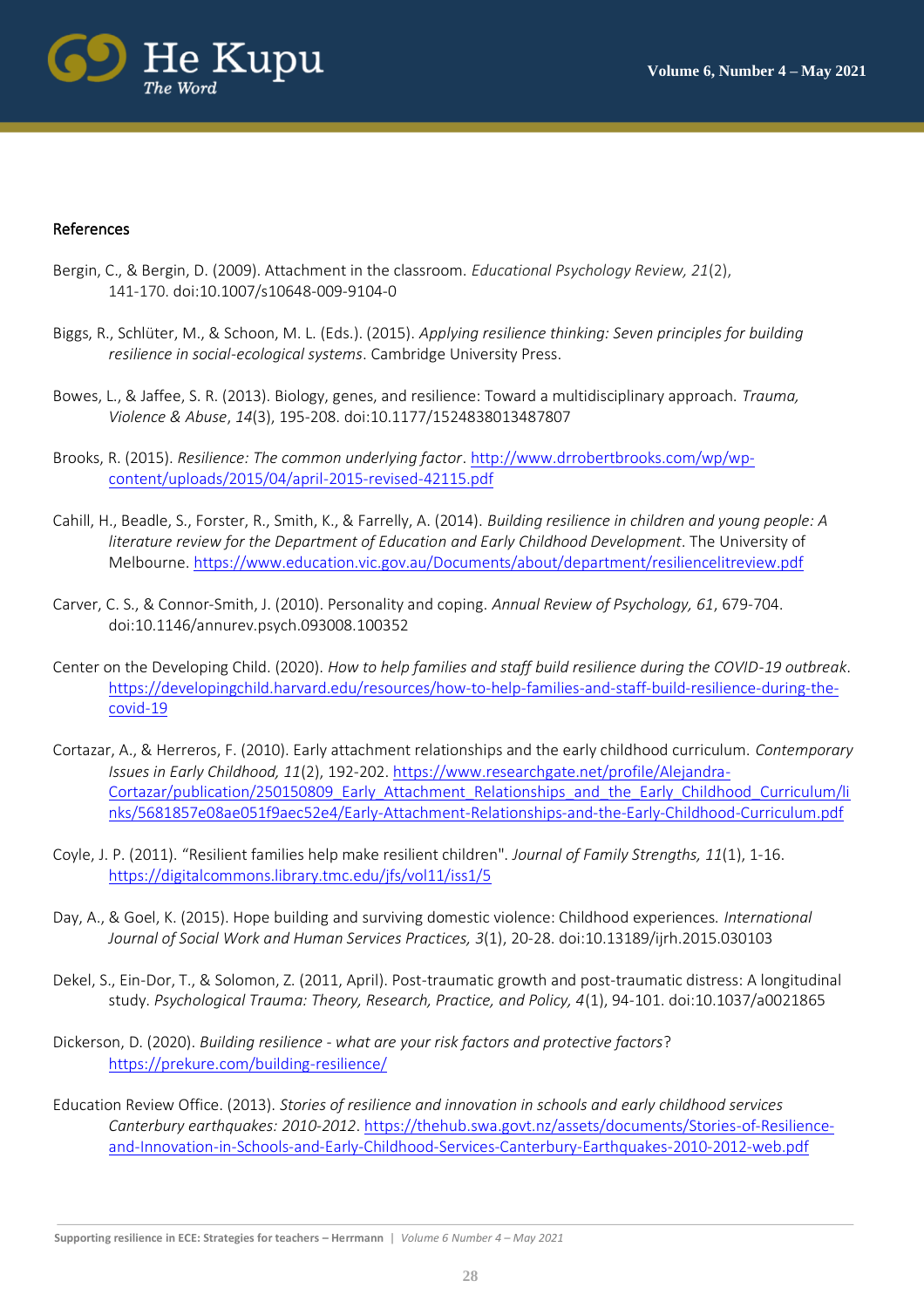

- Foster, K., O'Brien, L., & Korhonen, T. (2012). Developing resilient children and families when parents have mental illness: A family‐focused approach. *International Journal of Mental Health Nursin*g, *21*(3), 3-11. [doi:10.1111/j.1447-0349.2011.00754.x](https://doi.org/10.1111/j.1447-0349.2011.00754.x)
- Gartland, D., Riggs, E., Muyeen, S., Giallo, R., O Afifi, T., MacMillan, H., Herrman, H., Bulford, E., & Brown, S. J. (2019). What factors are associated with resilient outcomes in children exposed to social adversity? A systematic review. *BMJ Open, 9*(4) 1-14. doi:10.1136/bmjopen-2018-024870
- Giroux, J., & Prior, T. (2012). *Expressions of resilience: From bounce back to adaptation.* Risk and Resilience Research Group. Center for Security Studies (CSS), ETH Zürich. [https://css.ethz.ch/content/dam/ethz/special](https://css.ethz.ch/content/dam/ethz/special-interest/gess/cis/center-for-securities-studies/pdfs/Factsheet-Expressions-of-Resilience.pdf)[interest/gess/cis/center-for-securities-studies/pdfs/Factsheet-Expressions-of-Resilience.pdf](https://css.ethz.ch/content/dam/ethz/special-interest/gess/cis/center-for-securities-studies/pdfs/Factsheet-Expressions-of-Resilience.pdf)
- Gonzales, G., Chronister, K. M., Linville, D., & Knoble, N. B. (2012). Experiencing parental violence: A qualitative examination of adult men's resilience. *Psychology of Violence, 2*(1), 90-103. doi[:10.1037/a0026372](https://www.researchgate.net/deref/http%3A%2F%2Fdx.doi.org%2F10.1037%2Fa0026372?_sg%5B0%5D=P8DjMFt_S8dkE9q1OuWPS4GlU45XnBxa4mISIxPKig9UaIsE3sZgOjNQut6zPLPd2Ra5tioJIdHDL6mLQ87PAzZaAA.bVslzRFkllGfQkO8pPqUymfwUSrvNPt5VargZYfwnwK4wtkIUuhEUG-wVDexZiNYweWISjvwD2dOeIuKYutZzw)
- Ho, J., & Funk, S. (2018). Promoting young children's social and emotional health. *NAEYC, 73*(1), 1-14. <https://www.naeyc.org/resources/pubs/yc/mar2018/promoting-social-and-emotional-health>
- Hornor, G. (2017). Resilience. *Journal of Pediatric Health Care, 31*(3), 384-390[. doi:10.1016/j.pedhc.2016.09.005](https://dio.org/10.1016/j.pedhc.2016.09.005)
- Knestrict, T., & Kuchey, D. (2009). Welcome to Holland: Characteristics of resilient families raising children with severe disabilities. *Journal of Family Studies*, *15*(3), 227-244. doi[:10.5172/jfs.15.3.227](https://doi.org/10.5172/jfs.15.3.227)
- Luthar, S. S., & Cicchetti, D. (2000). The construct of resilience: Implications for interventions and social policies. *Development and Psychopathology*, *12*(4), 857-885. doi:10.1017/s0954579400004156
- Luthar, S. S., Cicchetti, D., & Becker, B. (2000). The construct of resilience: A critical evaluation and guidelines for future work. *Child Development, 71*(3), 534-562. doi[:10.1111/1467-8624.00164](https://doi.org/10.1111/1467-8624.00164)
- Masten, A. S. (2001). Ordinary magic: Resilience processes in development. *American Psychologist, 56*(3), 227- 238. [doi:10.1037/0003-066X.56.3.227](https://psycnet.apa.org/doi/10.1037/0003-066X.56.3.227)
- McDermott, D., Hastings, S., Graglietti, K., Gingerich, K., Callahan, B., & Diamond, K. (1997). *Fostering hope in the schools: Strategies for counsellors and teachers.* <https://files.eric.ed.gov/fulltext/ED412440.pdf>
- Ministry of Education. (2017). *Te Whāriki: He Whāriki mātauranga mō ngā mokopuna o Aotearoa: Early childhood curriculum.* Author.
- Ministry of Education. (2019). *He Mᾱpuna te Tamaiti. Supporting social and emotional competence in early learning*. <https://tewhariki.tki.org.nz/assets/Uploads/files/He-Mapuna-te-Tamaiti-complete-book.pdf>
- National Scientific Council on the Developing Child (producer). (2015). *What Is Resilience?* <https://developingchild.harvard.edu/resources/inbrief-what-is-resilience/>
- National Scientific Council on the Developing Child. (2015). *Supportive relationships and active skill-building strengthen the foundations of resilience: Working paper No. 13*. [www.developingchild.harvard.edu.](http://www.developingchild.harvard.edu/)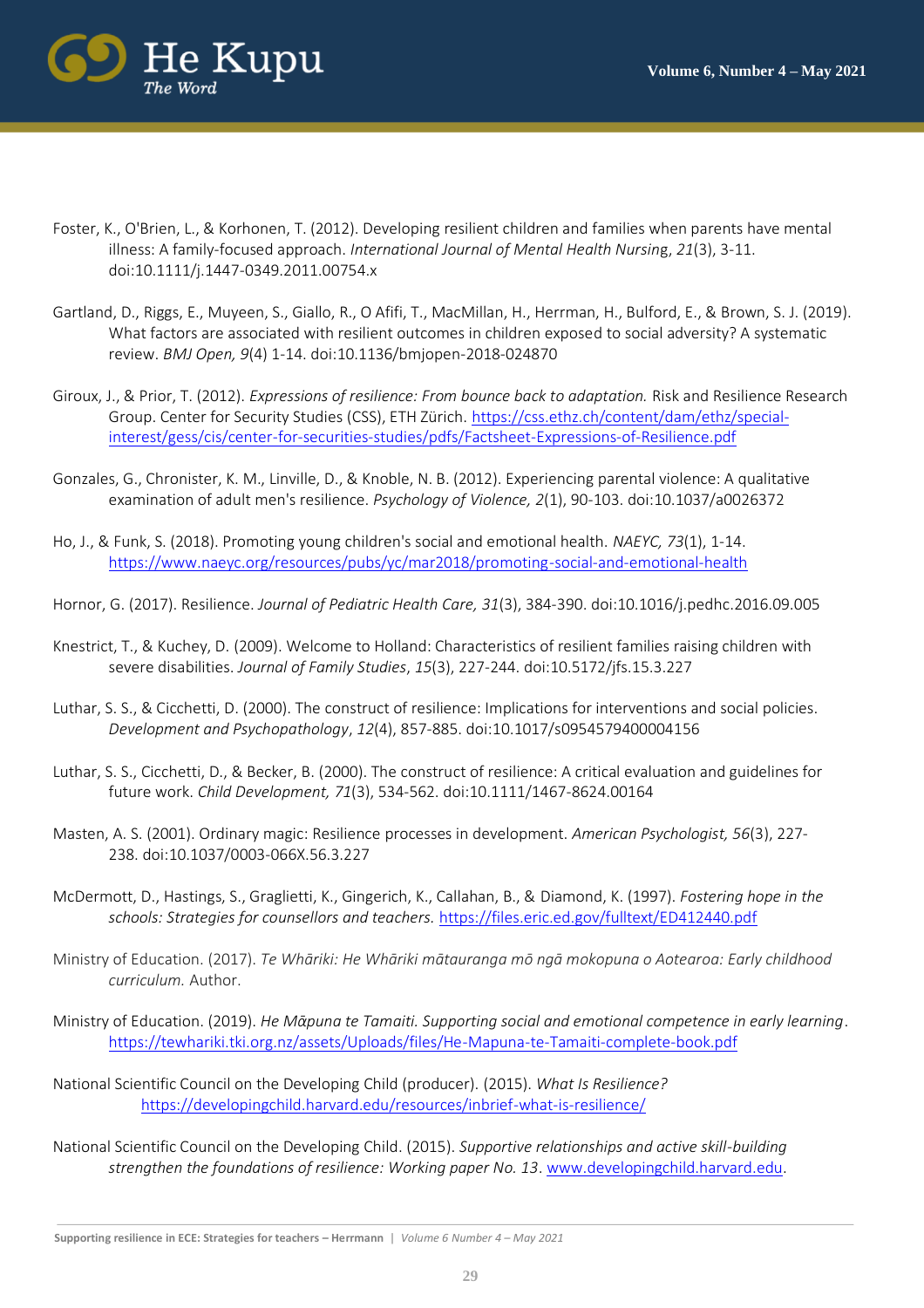

- Newman, T. (2002). *Promoting resilience: A review of effective strategies for child care services*. <https://www.cumbria.gov.uk/elibrary/Content/Internet/537/6942/6944/6954/42191163412.pdf>
- New Zealand Government. (2012). Statistics New Zealand. *Vulnerable children and families: Some findings from the New Zealand General Social Survey.* [https://www.stats.govt.nz/assets/Uploads/Retirement-of-archive](https://www.stats.govt.nz/assets/Uploads/Retirement-of-archive-website-project-files/Reports/Vulnerable-children-and-families-Some-findings-from-the-New-Zealand-General-Social-Survey/vulnerable-children-and-families.pdf)[website-project-files/Reports/Vulnerable-children-and-families-Some-findings-from-the-New-Zealand-](https://www.stats.govt.nz/assets/Uploads/Retirement-of-archive-website-project-files/Reports/Vulnerable-children-and-families-Some-findings-from-the-New-Zealand-General-Social-Survey/vulnerable-children-and-families.pdf)[General-Social-Survey/vulnerable-children-and-families.pdf](https://www.stats.govt.nz/assets/Uploads/Retirement-of-archive-website-project-files/Reports/Vulnerable-children-and-families-Some-findings-from-the-New-Zealand-General-Social-Survey/vulnerable-children-and-families.pdf)
- New Zealand Government. (2021). Statistics New Zealand. *Latest release of child poverty statistics- corrected*. [https://www.stats.govt.nz/news/latest-release-of-child-poverty](https://www.stats.govt.nz/news/latest-release-of-child-poverty-statistics#:~:text=In%20the%20year%20ended%20June%202020%2C%20almost%201%20in%205,for%20all%20New%20Zealand%20children)[statistics#:~:text=In%20the%20year%20ended%20June%202020%2C%20almost%201%20in%205,for%20all](https://www.stats.govt.nz/news/latest-release-of-child-poverty-statistics#:~:text=In%20the%20year%20ended%20June%202020%2C%20almost%201%20in%205,for%20all%20New%20Zealand%20children) [%20New%20Zealand%20children](https://www.stats.govt.nz/news/latest-release-of-child-poverty-statistics#:~:text=In%20the%20year%20ended%20June%202020%2C%20almost%201%20in%205,for%20all%20New%20Zealand%20children)
- Oliver K. G., Collin, P., Burns, J., & Nicholas, J. (2006). Building resilience in young people through meaningful participation. *Australian e-Journal for the Advancement of Mental Health, 5*(1), 1-7. [https://researchonline.jcu.edu.au/3691/1/3691\\_Oliver\\_et\\_al\\_2006.pdf](https://researchonline.jcu.edu.au/3691/1/3691_Oliver_et_al_2006.pdf)
- Pangallo, A., Zibarras, L., Lewis, R., & Flaxman, P. (2014, September). Resilience through the lens of interactionism: A systematic review. *Psychological Assessment, 27*(1), 1-20. [doi:10.1037/pas0000024](http://dx.doi.org/10.1037/pas0000024)
- Pool, J., Dobson, K., & Pusch, D. (2017). Anxiety among adults with a history of childhood adversity: Psychological resilience moderates the indirect effect of emotion dysregulation. *Journal of Affective Disorders, 217*, 144- 152. [doi:10.1016/j.jad.2017.03.047](https://dio.org/10.1016/j.jad.2017.03.047)
- Rajan-Rankin, S. (2013). Self-identity, embodiment and the development of emotional resilience. *British Journal of Social work, 44*(8), 2426-2442*.* [doi:](https://doi.org/)[10.1093/bjsw/bct083](http://dx.doi.org/10.1093/bjsw/bct083)
- [Roorda,](https://journals.sagepub.com/action/doSearch?target=default&ContribAuthorStored=Roorda%2C+Debora+L) D. L., [Koomen,](https://journals.sagepub.com/action/doSearch?target=default&ContribAuthorStored=Koomen%2C+Helma+M+Y) H. M. Y., Spilt, J. L., & Oort, F. J. (2011). The influence of affective teacher-student relationships on students' school engagement and achievement: A meta-analytic approach. *Sage Journals Review of Educational Research, 81*(4), 493-529. [doi:10.3102/0034654311421793](https://doi.org/10.3102%2F0034654311421793)
- Seligman, M., & Csikszentmihalyi, M. (2001). Positive psychology: An introduction. *American Psychologist, 56*, 89-90. doi[:10.1037/0003-066X.56.1.89](https://www.researchgate.net/deref/http%3A%2F%2Fdx.doi.org%2F10.1037%2F0003-066X.56.1.89?_sg%5B0%5D=G6SXnHeZGMI-ON0X58_oZDZvktjihXmvHGn9mNSNKyYnfywPSM1uGRcBoSfYMDFtbxmtSzK73uMkwYd21GX0O90-5A.Ihopz0DZrBENbo1e5Y67vQ8A3Si1oCcB628wVTDL6k9wFluULkZCI3jU2YQgMzCitaZiqS-4bhP2Uo9ygaGzTA)
- Siegel, D. J., & Bryson, T. P. (2020). *The power of showing up*. Scribe Publications.
- Smith, K. (2020). *The psychology of dealing with change: How to become resilient*. https://www.psycom.net/dealingwith-change
- Ungar, M. (2008). Resilience across cultures. *British Journal of Social Work, 38*, 218-235. doi:10.1093/bjsw/bcl343
- Ungar, M. (2011). The social ecology of resilience: Addressing contextual and cultural ambiguity of a Nascent construct. *American Journal of Orthopsychiatry, 81*(1),1-17. do[i:10.1111/j.1939-0025.2010.01067.x](http://dx.doi.org/10.1111/j.1939-0025.2010.01067.x)
- U.S. Government. (2021). *Risk and Protective Factors*. [https://youth.gov/youth-topics/youth-mental](https://youth.gov/youth-topics/youth-mental-health/risk-and-protective-factors-)[health/risk-and-protective-factors](https://youth.gov/youth-topics/youth-mental-health/risk-and-protective-factors-)youth#:~:text=A%20protective%20factor%20can%20be,a%20risk%20factor%20can%20be

**Supporting resilience in ECE: Strategies for teachers – Herrmann** | *Volume 6 Number 4 – May 2021*